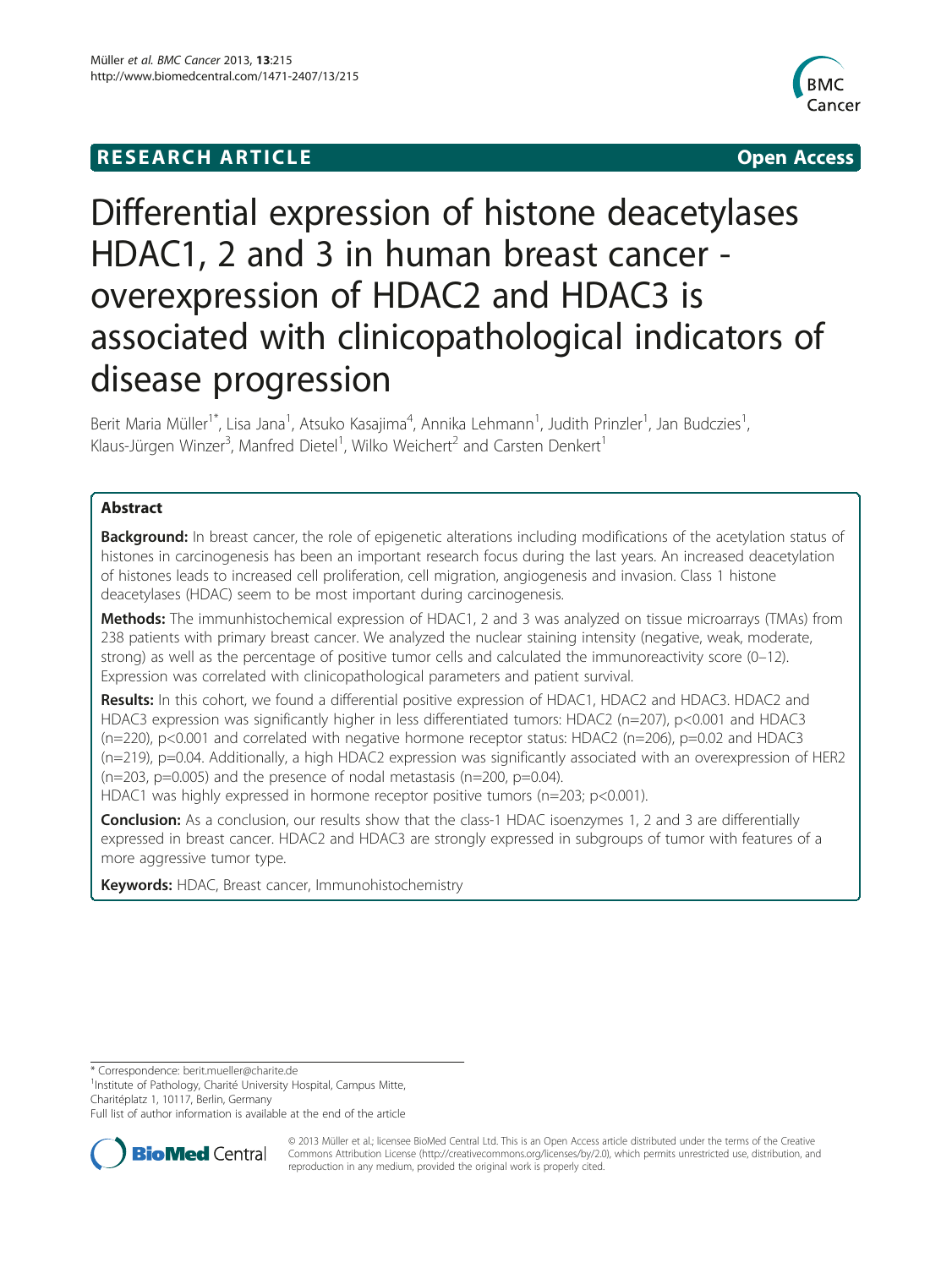# Background

Despite latest individualized therapies, breast cancer is still with 14% of all estimated deaths in the United States the second leading cause of cancer related death in woman in 2012. To date, breast cancer is the most frequently diagnosed cancer in females with over 226.000 new cases [\[1](#page-6-0)].

During the last years, several studies about the role of epigenetic alterations including modifications of the acetylation status of histones in the development of human cancer have been published [[2,3\]](#page-6-0). An increased deacetylation of histones leads to an increased cell proliferation, cell migration, angiogenesis and invasion by reducing the transcription of tumorsuppressor genes [\[4](#page-6-0)]. Until now, eighteen different isoenzymes of histone deacetylases (HDACs) are known which are divided into four subclasses. With respect to carcinogenesis, class 1 HDACs (HDAC1,2,3 and 8) seem to be the most important ones. HDAC1, 2 and 3 are expressed in the nucleus of normal cells and shows, in contrary to the other classes, an ubiquitous expression [\[5,6](#page-6-0)]. In the last years, the expression of HDACs and its prognostic value has been analyzed in different kinds of human cancers [[7-9](#page-6-0)]. The prognostic role of class 1 HDACs seems to be different in various kinds of tumor entities [\[6](#page-6-0)]. Among the HDAC inhibitors, which can be categorized based on their structure, suberoylanilide hydroxamic acid (SAHA) was first approved for therapy for cutaneous T-cell lymphoma in 2006 [[10](#page-6-0)].

The majority (70-80%) of breast cancer shows an overexpression of estrogen receptor alpha (ESR1). The endocrine therapy with first anti-estrogens or later aromatase inhibitors was one of the first targeted therapies in breast cancer, but not all of the patients with hormone receptor (estrogen and/or progesterone) positive tumors have a significant benefit due to the development of "endocrine resistance disease" [\[11](#page-6-0)]. In this context, a reduced activity of CYP2D6 was discussed, too [\[12\]](#page-6-0). The transcriptional regulation of ESR1 is influenced by multiple promoters, and acetylation was found to be one of the key mediators for transcription [[13](#page-6-0)]. Recently, some authors described the effect of the addition of HDACinhibitors to restore the efficiency of endocrine therapy [[3,14,15\]](#page-6-0), for example through re-expression of ESR1 mRNA by trichostatin A or Valproate in ESR1 negative breast cancer cells [[16,17\]](#page-6-0). Regarding the human epidermal growth receptor 2 (HER2), in vitro studies showed an increased degradation of HER2 after application of SAHA [[18](#page-6-0)].

In this study, we analyzed the expression of the isoforms HDAC1-3 using immunohistochemical analysis on tissue microarrays (TMAs) and correlated them with relevant clinicopathological parameters, especially with hormone receptor status. Furthermore, we examined a potential prognostic impact of the expression of these proteins.

### **Methods**

#### Study population and histopathological examination

For construction of tissue microarrays, we used formalinfixed paraffin embedded (FFPE) tissue samples from 238 patients with primary invasive breast cancer. The overall survival was defined as the time between first diagnosis and date of death. Most of the clinicopathological data including histolocigal type, tumor size and nodal status were extracted from the pathology reports. Some parameters (grade, hormone receptor status, HER2-status) were evaluated on whole slides respectively on TMAs. The detailed patient characteristics are shown in Table 1.

The immunhistochemical evaluation was done by a pathologist (A.K., assisted by L.J.). According to previous analyses [[6\]](#page-6-0) we analyzed the nuclear intensity of HDAC expression (negative, weak, moderate, strong) as well as the percentage of positive tumor cells and calculated the immunoreactivity score (IRS, 0–12) by multiplication of

#### Table 1 Patient characteristics

| Characteristic                                 | No. of patients | $\%$ |
|------------------------------------------------|-----------------|------|
| All cases                                      | 238             | 100  |
| Histological type                              |                 |      |
| Ductal carcinoma                               | 173             | 72.7 |
| Lobular carcinoma                              | 39              | 16.4 |
| Other carcinoma                                | 26              | 10.9 |
| pT status*                                     |                 |      |
| pT1                                            | 127             | 53.8 |
| pT <sub>2</sub>                                | 89              | 37.7 |
| pT3                                            | $\overline{7}$  | 3    |
| pT4                                            | 13              | 5.5  |
| Nodal status*                                  |                 |      |
| negative                                       | 143             | 63   |
| positive                                       | 84              | 37   |
| Histological grade                             |                 |      |
| G1                                             | 66              | 27.7 |
| G <sub>2</sub>                                 | 109             | 45.8 |
| G <sub>3</sub>                                 | 63              | 26.5 |
| hormone receptor status*                       |                 |      |
| both negative                                  | 45              | 19.3 |
| ESR1 and/or Progesterone positive              | 188             | 80.7 |
| HER-2 status*                                  |                 |      |
| negative (score 0, 1+ and 2+ SISH negative)    | 202             | 88.6 |
| positive (score 2+ SISH positive and score 3+) | 26              | 11.4 |
| age                                            |                 |      |
| $<= 60$ years                                  | 121             | 50.8 |
| $> 60$ years                                   | 117             | 49.2 |

 $*$  = Not all of the data were available for all patients.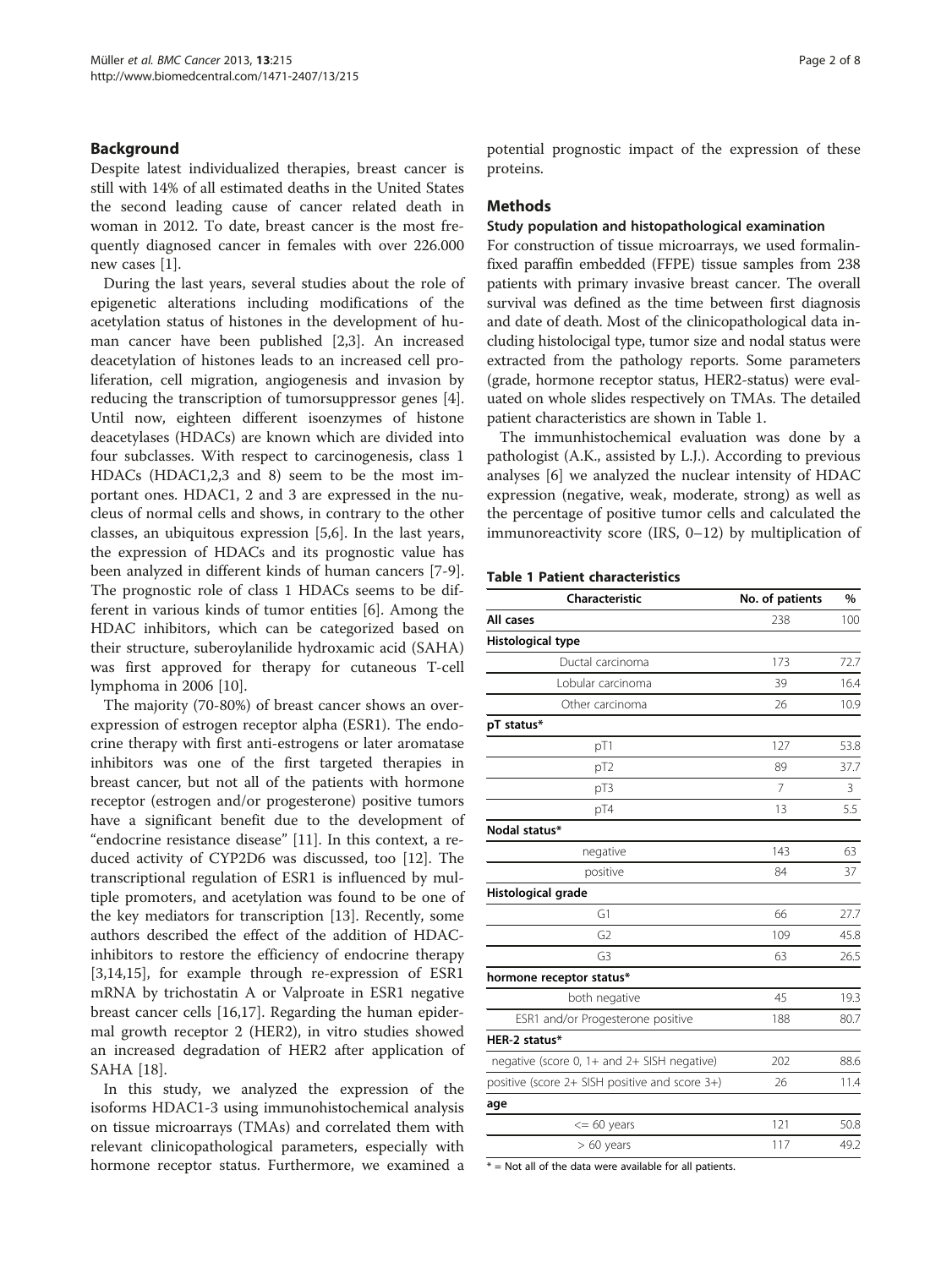

these two parameters. A total of 208 cases for HDAC1, 212 for HDAC2 and 224 samples for HDAC3 with expression data could be included in the final analysis. This biomarker study has been approved by the Charité University Ethics Committee (reference number EA1/ 139/05).

### Immunohistochemical staining

Immunohistochemical stainings were done according to standard procedures as previously described [\[6,9](#page-6-0)]. The following antibodies and dilutions were used: polyclonal rabbit anti-HDAC1 antibody (Abcam, Cambridge, UK; dilution: 1:11), monoclonal mouse anti-HDAC2 (Abcam, Cambridge, UK; dilution: 1:5.000), monoclonal mouse anti-HDAC3 (BD Biosience, Franklin Lakes, USA; dilution: 1:500). The specifity of the antibodies was described in previous studies [[19](#page-6-0)]. After deparaffinization, the slides were boiled for 5 minutes in a pressure cooker in 0.01 M sodium citrate buffer (pH 6.0). Before incubation with the primary antibody at 4°C overnight, the slides were washed with TBS and blocked with blocking reagent for 5 to 10 minutes (Dako, Glostrup, Denmark). Subsequently, the slides were washed in TBS/Tween and the incubation with the second antibody using a streptavidin-biotin system (BioGene, San Roman, CA, USA) followed for 20 minutes at room temperature. A fast red system was used for colour developing (Sigma-Aldrich Chemie, Steinheim, Germany). At the end, the stained slides were covered with Aquatex (Merck, Darmstadt, Germany).

# Statistical evaluation

The HDAC expression was divided into three IRS groups: low (IRS 0–4), intermediate (IRS 6–8) and high (IRS 9 – 12). For statistical analysis, SPSS Statistics Version 18 (IBM, Armonk, USA) was used. P-values smaller than 0.05 were regarded as significant.  $\chi^2$ -test for trends was used for linear correlations. Survival analyses were created using Kaplan-Meier-method and log-rank test.

# **Results**

#### Expression of HDACs in breast cancer

We could find a differential expression of HDAC1, HDAC2 and HDAC3 in this cohort. Most of the tumors showed an intermediate or high expression of the analysed isoenzymes. Figure 1 exemplarily depicts a breast carcinoma with a low (Figure 1a) and a high (Figure 1b) expression of HDAC2.

In breast cancer, high (IRS 9–12) nuclear expression of HDAC1, HDAC2 and HDAC3 was observed in 32.7%, 24.1% and 31.7% of cases, respectively. Low expression (IRS 0–4) of the three isoforms was found in 34.1%, 43.4% and 35.7%, whereas an intermediate expression of HDAC1, HDAC2 and HDAC3 could be seen in 33.2%, 32.5% and 32.6% of cases (Table 2).

# Correlation of HDAC isoforms with clinicopathological parameters

We observed significant correlations between the HDAC isoenzymes and several clinicopathological parameters.

HDAC1 was expressed higher in hormone receptor positive tumors (38.3%) vs. hormone receptor negative tumors (9.7%). Most of the hormone receptor negative

| Table 2 Expression of HDAC1, HDAC2 and HDAC3 |  |  |  |
|----------------------------------------------|--|--|--|
|----------------------------------------------|--|--|--|

| <b>HDAC</b><br>isoenzym | Percentage of<br>patients with<br>low expression | Percentage of<br>patients with<br>intermediate<br>expression | Percentage of<br>patients with<br>high expression |
|-------------------------|--------------------------------------------------|--------------------------------------------------------------|---------------------------------------------------|
| <b>HDAC1</b>            | 341                                              | 332                                                          | 327                                               |
| HDAC <sub>2</sub>       | 434                                              | 325                                                          | 241                                               |
| HDAC <sub>3</sub>       | 357                                              | 326                                                          | 317                                               |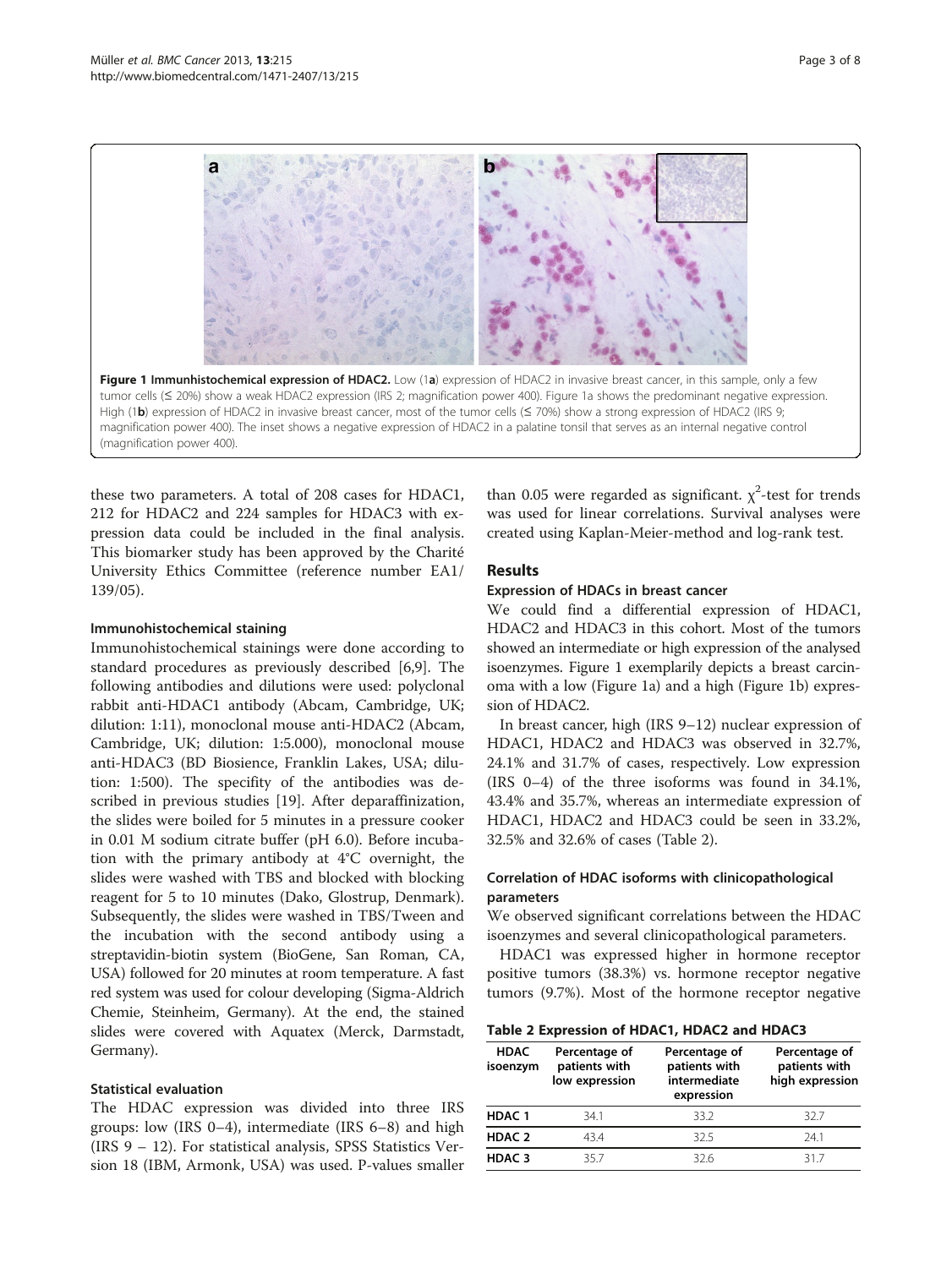| Characteristic            | All cases  | <b>HDAC 1 low</b><br>$(IRS 0-4)$ | <b>HDAC 1 intermediate</b><br>$(IRS 6-8)$ | HDAC 1 high<br>$(IRS 9-12)$ | P-value<br>$\chi^2$ -test for trends |
|---------------------------|------------|----------------------------------|-------------------------------------------|-----------------------------|--------------------------------------|
| All cases                 | 208 (100%) | 71 (34.1%)                       | 69 (33.2%)                                | 68 (32.7%)                  |                                      |
| Histological type         |            |                                  |                                           |                             | 0.17                                 |
| Ductal carcinoma/Other    | 176 (100%) | 62 (35.2%)                       | 60 (34.1%)                                | 54 (30.7%)                  |                                      |
| Lobular carcinoma         | 28 (100%)  | 7 (25%)                          | 9(32.1%)                                  | 12 (42.9%)                  |                                      |
| Histological grade        |            |                                  |                                           |                             | 0.89                                 |
| G1                        | 61 (100%)  | 24 (39.3%)                       | 20 (32.8%)                                | 17 (27.9%)                  |                                      |
| G <sub>2</sub>            | 90 (100%)  | 25 (27.8%)                       | 28 (31.1%)                                | 37 (41.1%)                  |                                      |
| G <sub>3</sub>            | 53 (100%)  | 20 (37.8%)                       | 21 (39.6%)                                | 12 (22.6%)                  |                                      |
| <b>Nodal status</b>       |            |                                  |                                           |                             | 0.23                                 |
| negative                  | 129 (100%) | 48 (37.2%)                       | 42 (32.6%)                                | 39 (30.2%)                  |                                      |
| positive                  | 67 (100%)  | 18 (26.9%)                       | 26 (38.8%)                                | 23 (34.3%)                  |                                      |
| pT-Stage                  |            |                                  |                                           |                             | 0.88                                 |
| pT1                       | 116 (100%) | 41 (35.3%)                       | 37 (31.9%)                                | 38 (32.8%)                  |                                      |
| pT2/pT3                   | 78 (100%)  | 23 (29.5%)                       | 30 (38.5%)                                | 25 (32%)                    |                                      |
| pT4                       | 9 (100%)   | 4 (44.4%)                        | 2(22.2%)                                  | 3 (33.4%)                   |                                      |
| Hormone receptor status   |            |                                  |                                           |                             | $< 0.001*$                           |
| Hormone receptor positive | 162 (100%) | 46 (28.4%)                       | 54 (33.3%)                                | 62 (38.3%)                  |                                      |
| Hormone receptor negative | 41 (100%)  | 22 (53.7%)                       | 15 (36.6%)                                | 4 (9.7%)                    |                                      |
| <b>HER2</b> status        |            |                                  |                                           |                             | 0.71                                 |
| negative                  | 175 (100%) | 60 (34.3%)                       | 58 (33.1%)                                | 57 (32.6%)                  |                                      |
| positive                  | 25 (100%)  | 9(36%)                           | 9(36%)                                    | 7(28%)                      |                                      |
|                           |            |                                  |                                           |                             |                                      |

Table 3 Association of HDAC1 expression with various clinicopathological factors

cancers (53.7%) showed a low HDAC1 expression  $(p<0.001)$ .

HDAC2 expression was correlated significantly with histological grade: 43.6% of the grade 3 tumors exhibited a high expression vs. 22.8% and 10% for grade 2 and grade 1 tumors, respectively (p<0.001). In contrast, 56.7% of the grade 1 tumors showed a low expression. Additionally, a high HDAC2 expression was significantly associated with a negative hormone receptor status  $(p=0.02)$  and an overexpression of HER2  $(p=0.005)$  as well as the presence of nodal metastasis (p=0.04).

A high HDAC3 expression was observed in less differentiated (grade 3) tumors  $(p<0.001)$  and tumors with negative hormone receptor status (p=0.04). The remaining clinicopathological parameters revealed no significant correlations. The correlations of all three isoenzymes are shown in Tables 3, [4](#page-4-0) and [5.](#page-4-0)

HDAC2 and HDAC3 show a strong positive correlation (p<0.001).

#### Correlation of HDAC isoforms with survival

The known prognostic factors including nodal status  $(p<0.001)$ , histopathological grading  $(p=0.009)$  and  $pT$ status (p<0.001) achieved statistical significance in this cohort. In contrast, none of the HDAC isoforms reached significant prognostic relevance in our study using Kaplan-Meyer survival analysis (Figure [2\)](#page-5-0). Additionally,

a co-expression of HDAC2 and HDAC3 did also not reach significant prognostic relevance (data not shown).

### **Discussion**

Our study demonstrates a differential expression of HDAC1, HDAC2 and HDAC3 using immunohistochemistry in breast cancer. Expression of all three isoforms revealed significant correlations with clinicopathological parameters. Expression of HDAC2 and HDAC3 was significantly higher in less differentiated tumors as well as in tumors with negative hormone receptor status. Additionally, tumors with HER2 overexpression and positive lymph node metastasis showed a significant higher expression of HDAC2. In contrast, a high expression of the HDAC1 was found in hormone receptor positive tumors.

To our knowledge, this is the first time that the class-1 isoforms HDAC1, -2 and −3 were analyzed together in the same breast cancer cohort.

Krusche et al. [\[20](#page-6-0)] did an immunhistochemical analysis of the expression of HDAC1 and HDAC3 in 200 breast cancer samples. Similar to our findings, they found a significant correlation between positive HDAC1 expression and positive hormone receptor expression. In contrast to our results, they additionally described a correlation of HDAC3 with a positive hormone receptor expression. They found no significant results concerning the correlation of HDAC and grading.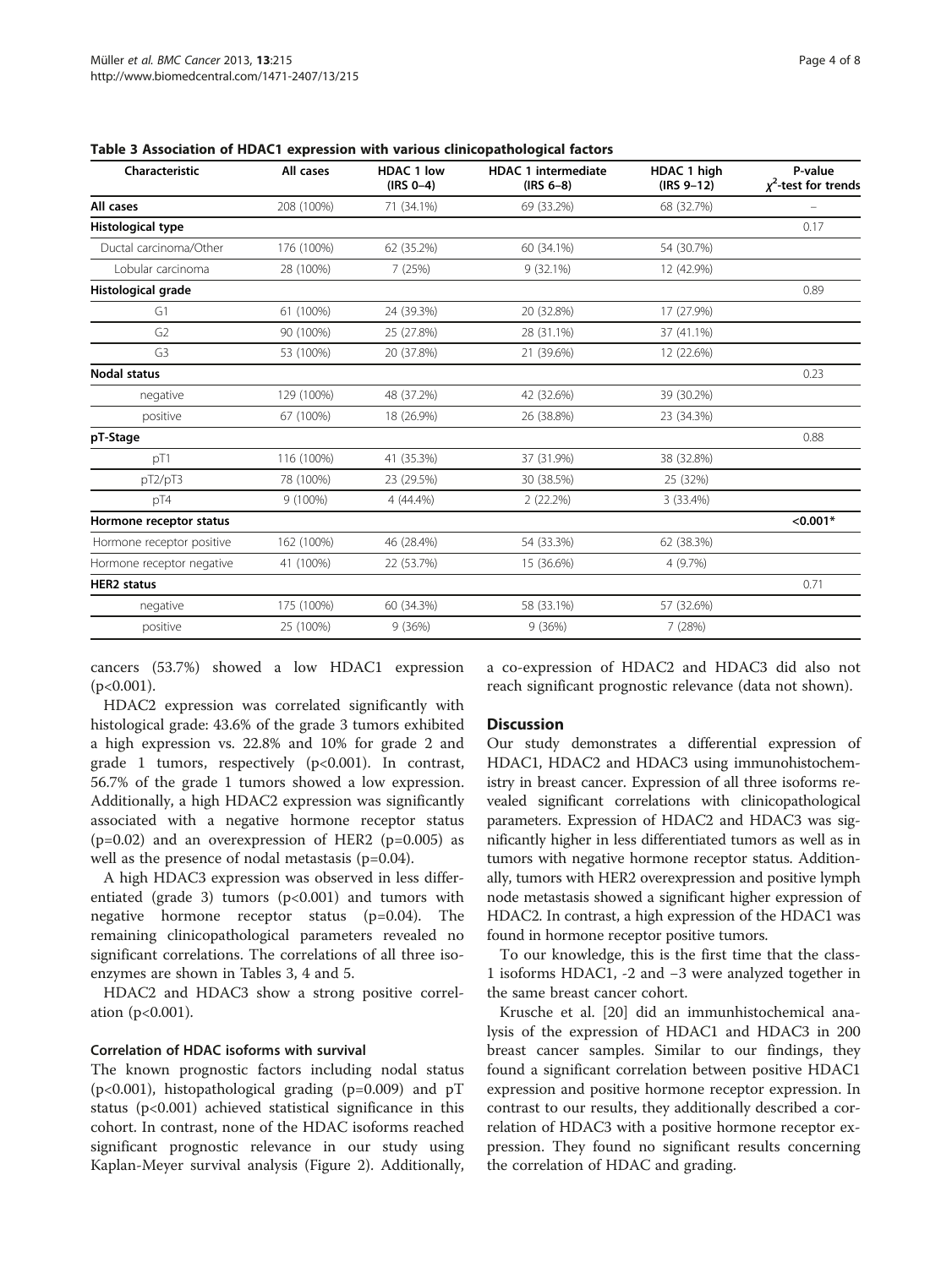|                           |            | <b>HDAC 2 low</b><br>$(IRS 0-4)$ | <b>HDAC 2 intermediate</b><br>$(IRS 6-8)$ | HDAC 2 high<br>$(IRS 9-12)$ | P-value<br>$x^2$ -test for trends |
|---------------------------|------------|----------------------------------|-------------------------------------------|-----------------------------|-----------------------------------|
| All cases                 | 212 (100%) | 92 (43.4%)                       | 69 (32.5%)                                | 51 (24.1%)                  |                                   |
| Histological type         |            |                                  |                                           |                             | 0.59                              |
| Ductal carcinoma/Other    | 180 (100%) | 80 (44.4%)                       | 56 (31.1%)                                | 44 (24.5%)                  |                                   |
| Lobular carcinoma         | 27 (100%)  | 10 (37%)                         | 10 (37%)                                  | 7(26%)                      |                                   |
| Histological grade        |            |                                  |                                           |                             | $< 0.001*$                        |
| G1                        | 60 (100%)  | 34 (56.7%)                       | 20 (33.3%)                                | 6 (10%)                     |                                   |
| G <sub>2</sub>            | 92 (100%)  | 39 (42.4%)                       | 32 (34.8%)                                | 21 (22.8%)                  |                                   |
| G <sub>3</sub>            | 55 (100%)  | 17 (30.9%)                       | 14 (25.5%)                                | 24 (43.6%)                  |                                   |
| <b>Nodal status</b>       |            |                                  |                                           |                             | $0.04*$                           |
| negative                  | 130 (100%) | 66 (50.8%)                       | 36 (27.7%)                                | 28 (21.5%)                  |                                   |
| positive                  | 70 (100%)  | 23 (32.9%)                       | 28 (40%)                                  | 19 (27.1%)                  |                                   |
| pT-Stage                  |            |                                  |                                           |                             | 0.43                              |
| pT1                       | 117 (100%) | 52 (44.4%)                       | 41 (35%)                                  | 24 (20.6%)                  |                                   |
| pT2/pT3                   | 79 (100%)  | 32 (40.5%)                       | 22 (27.9%)                                | 25 (31.6%)                  |                                   |
| pT4                       | 10 (100%)  | 5 (50%)                          | 3(30%)                                    | 2(20%)                      |                                   |
| Hormone receptor status   |            |                                  |                                           |                             | $0.02*$                           |
| Hormone receptor positive | 163 (100%) | 73 (44.8%)                       | 59 (36.2%)                                | 31 (19%)                    |                                   |
| Hormone receptor negative | 43 (100%)  | 17 (39.5%)                       | 7(16.3%)                                  | 19 (44.2%)                  |                                   |
| <b>HER2</b> status        |            |                                  |                                           |                             | $0.005*$                          |
| negative                  | 178 (100%) | 83 (46.6%)                       | 55 (30.9%)                                | 40 (22.5%)                  |                                   |
| positive                  | 25 (100%)  | 5 (20%)                          | 9(36%)                                    | 11 (44%)                    |                                   |

# <span id="page-4-0"></span>Table 4 Association of HDAC2 expression with various clinicopathological factors

# Table 5 Association of HDAC3 expression with various clinicopathological factors

| Characteristic            | All cases  | <b>HDAC 3 low</b><br>$(IRS 0-4)$ | <b>HDAC 3 intermediate</b><br>$(IRS 6-8)$ | HDAC 3 high<br>$(IRS 9-12)$ | P-value<br>$\chi^2$ -test for trends |
|---------------------------|------------|----------------------------------|-------------------------------------------|-----------------------------|--------------------------------------|
| All cases                 | 224 (100%) | 80 (35.7%)                       | 73 (32.6%)                                | 71 (31.6%)                  |                                      |
| Histological type         |            |                                  |                                           |                             | 0.34                                 |
| Ductal carcinoma/Other    | 185 (100%) | 69 (37.2%)                       | 58 (31.4%)                                | 58 (31.4%)                  |                                      |
| Lobular carcinoma         | 35 (100%)  | 10 (28.6%)                       | 12 (34.3%)                                | 13 (37.1%)                  |                                      |
| Histological grade        |            |                                  |                                           |                             | $< 0.001*$                           |
| G1                        | 63 (100%)  | 32 (50.8%)                       | 19 (30.2%)                                | 12 (19%)                    |                                      |
| G <sub>2</sub>            | 101 (100%) | 33 (32.7%)                       | 35 (34.6%)                                | 33 (32.7%)                  |                                      |
| G <sub>3</sub>            | 56 (100%)  | 14 (25%)                         | 16 (28.6%)                                | 26 (46.4%)                  |                                      |
| <b>Nodal status</b>       |            |                                  |                                           |                             | 0.61                                 |
| negative                  | 133 (100%) | 51 (38.3%)                       | 39 (29.3%)                                | 43 (32.4%)                  |                                      |
| positive                  | 78 (100%)  | 26 (33.3%)                       | 26 (33.3%)                                | 26 (33.3%)                  |                                      |
| pT-Stage                  |            |                                  |                                           |                             | 0.55                                 |
| pT1                       | 119 (100%) | 43 (36.1%)                       | 37 (31.1%)                                | 39 (32.8%)                  |                                      |
| pT2/pT3                   | 87 (100%)  | 28 (32.2%)                       | 29 (33.3%)                                | 30 (34.5%)                  |                                      |
| pT4                       | 13 (100%)  | 7 (53.8%)                        | 4 (30.8%)                                 | 2 (15.4%)                   |                                      |
| Hormone receptor status   |            |                                  |                                           |                             | $0.04*$                              |
| Hormone receptor positive | 176 (100%) | 65 (36.9%)                       | 63 (35.8%)                                | 48 (27.3%)                  |                                      |
| Hormone receptor negative | 43 (100%)  | 14 (32.6%)                       | 7 (16.3%)                                 | 22 (51.2%)                  |                                      |
| <b>HER2</b> status        |            |                                  |                                           |                             | 0.12                                 |
| negative                  | 191 (100%) | 71 (37.2%)                       | 63 (35.8%)                                | 48 (27.3%)                  |                                      |
| positive                  | 25 (100%)  | 8 (32%)                          | 4 (16%)                                   | 13 (52%)                    |                                      |
|                           |            |                                  |                                           |                             |                                      |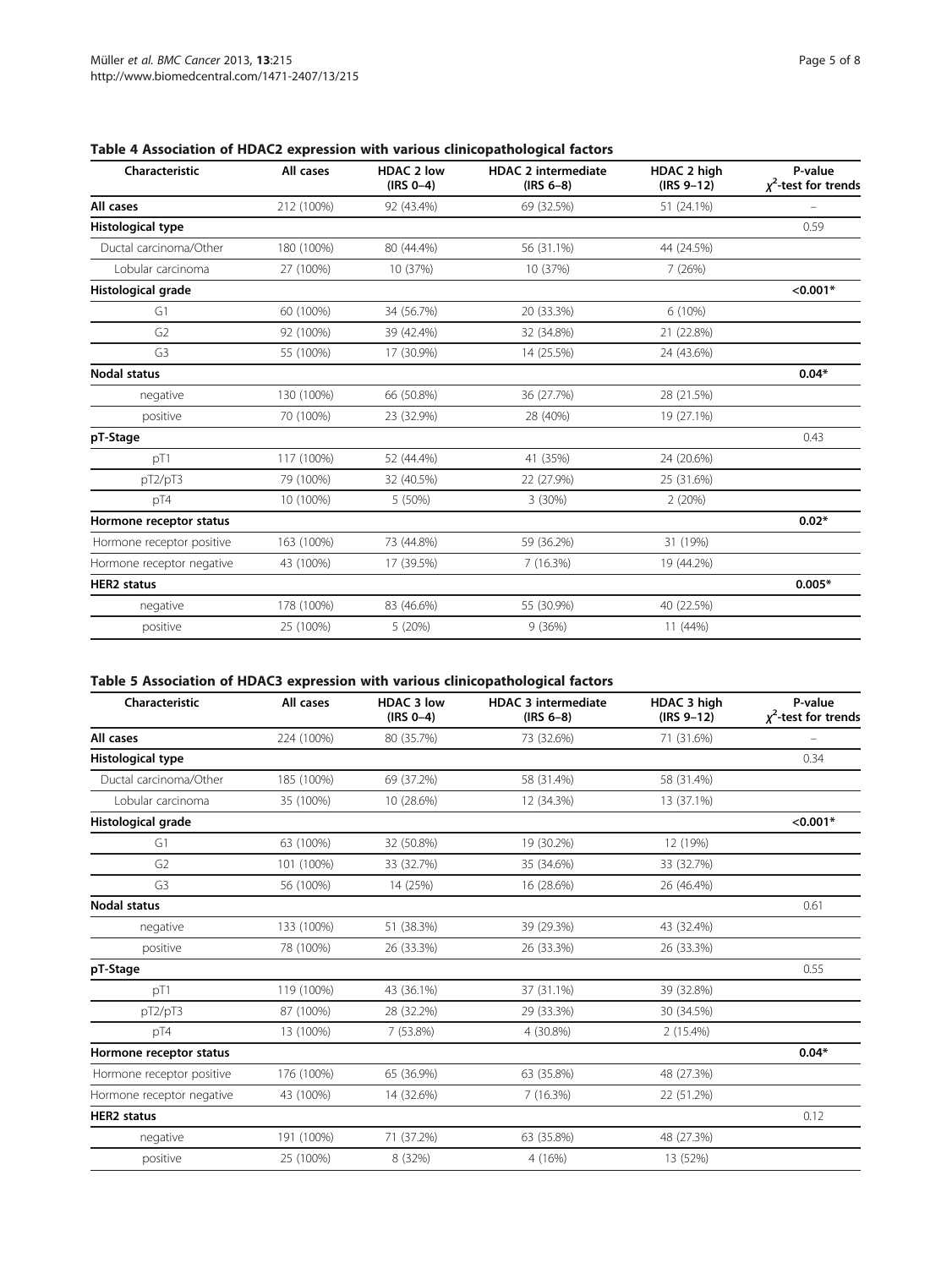<span id="page-5-0"></span>

Similarly with our findings, Zhang et al. showed similar results concerning HDAC1, with an increased HDAC1 mRNA expression in hormone receptor positive tumors [\[21\]](#page-6-0).

Most interestingly, we could find a significantly higher expression of HDAC2 and −3 in more aggressive tumor types. Expression of HDAC2 and −3 was higher in poorly differentiated and hormone receptor negative tumors, for HDAC2 we also found a significant correlation with HER2 overexpression. This correlation of HDACs and clincopathological parameters, which mark a more aggressive tumor type, was shown in other histological cancer types before [[6\]](#page-6-0).

In accordance with our results other studies might also suggest a suppression of estrogen receptor by overexpression of HDAC. Several in vitro studies analyzed the reexpression of the estrogen receptor after therapy with Trichostatin A [[16](#page-6-0)]. Zhou et al. [\[22](#page-6-0)] achieved a restoring of estrogen receptor mRNA and protein expression. These findings suggest that estrogen receptor could be suppressed by enhanced HDAC activity and restored by HDAC inhibitors.

Additionally, multiple groups have analyzed the influence of HDAC inhibitors in estrogen receptor positive

breast cancer. Here, treatment with HDAC inhibitors led to a down-regulation of estrogen receptor alpha [\[23,24](#page-6-0)]. In contrast, the estrogen receptor beta was shown to increase the antiproliferative potential of HDAC inhibitors as well as apoptosis as analyzed by Duong et al. [[25\]](#page-6-0).

In clinical studies the combination of HDAC inhibitors and hormone therapy showed first effects. Munster et al. could show an response rate of 19% for the combination of Vorinostat and Tamoxifen [\[26](#page-6-0)] In contrast, the monotherapy with Tamoxifen in metastatic breast cancer achieved only a response rate below 10%.

Both, in vitro and in vivo studies show that HDAC2 could be a potential biomarker. Marchion et al. showed the selective inhibition of HDAC2 in breast cancer cells to be responsible for hyperacetylation of histones and proteins [[23](#page-6-0)]. In clinical studies tumors with HDAC2-expression showed a more acetylated histone status after therapy with Doxorubicin and Vorinostat [\[26\]](#page-6-0). HDAC2 might therefore mark tumors with response to HDAC inhibitors.

In normal mammary gland, we saw a homogenous expression of the HDAC class I isoenzymes. Similar results are described by other groups [[27](#page-7-0)].

Despite our long observation time (median: 158 months) we could not observe any prognostic influence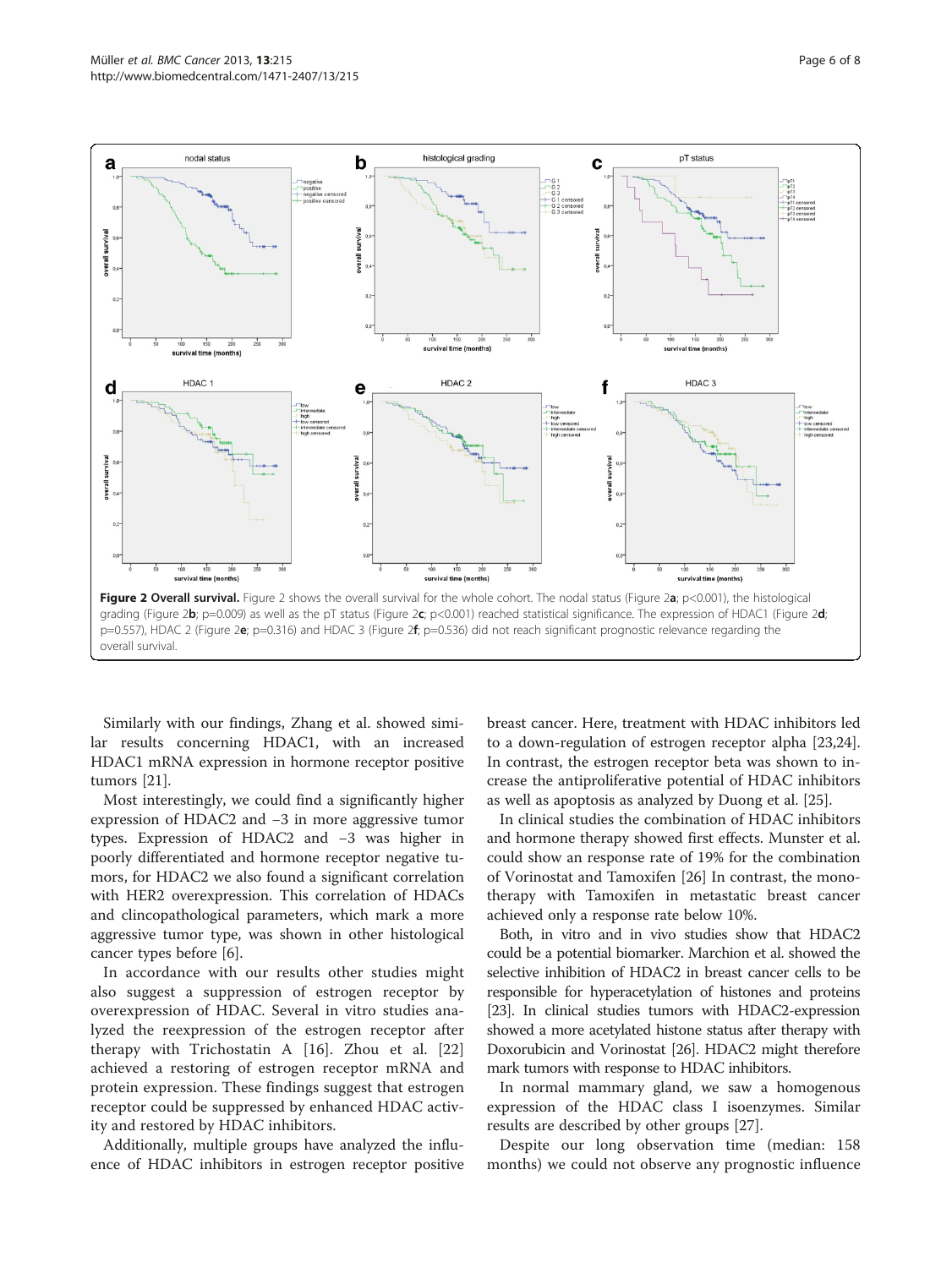<span id="page-6-0"></span>of the expression of any of the HDAC isoenzymes in this retrospective analyses. This could be due to the influence of variable therapy regimens in this time as well as the missing parameters of disease-specific deaths. Other studies have described a prognostic role for HDAC1 in breast cancer [20]. Due to the staining on a TMA, a possible heterogeneously expression of the analysed isoenzymes could be underrepresented.

Altogether, the interaction between the hormone receptor status and the HDAC expression as well as HDAC inhibitors are complex and need to be evaluated in further studies [13].

# Conclusions

As a conclusion, our results show that the class-1 HDAC isoenzymes 1, 2 and 3 are differentially expressed in breast cancer. HDAC2 and HDAC3 are strongly expressed in more aggressive tumor subtypes.

Based on our results, we suggest that HDAC inhibitors could be evaluated to restore the estrogen receptor in breast cancer cells and the combination of HDAC inhibitors and hormone therapy could be successful. Based on our results and those of other groups [10,23,[28](#page-7-0)] HDAC2 might be a potential biomarker and a selective therapeutic target.

#### Competing interests

The authors declare that they have no competing interests.

#### Authors' contribution

BMM arranged the tissue samples, participated in the design of the study, participated in the immunohistochemistry evaluation and draft the manuscript. LJ arranged the tissue samples, did the immunohistochemistry stainings, participated in the evaluation and in the statistical analysis. AK participated in the immunohistochemistry evaluation. AL and WW participated in the design of the study. JB did the statistical analysis. JP participated in the immunhistochemistry stainings. KJ Winzer participated in the arrangement of the cohort. MD and CD participated in its design and coordination. All authors helped to draft the manuscript, read and approved the final manuscript.

#### Acknowledgements

We would like to thank Ms. Ines Koch and Ms. Petra Wachs for their excellent technical assistance as well as Ms. Britta Dahl for proofreading.

#### Author details

<sup>1</sup>Institute of Pathology, Charité University Hospital, Campus Mitte, Charitéplatz 1, 10117, Berlin, Germany. <sup>2</sup>Institute of Pathology, Heidelberg, Germany. <sup>3</sup>Breast Cancer Center, Charité University Hospital, Campus Mitte, Charitéplatz 1, 10117, Berlin, Germany. <sup>4</sup>Department of Pathology, Tohoku University Hospital, 1-1 Seiryo-machi, Aobaku, Sendai J980-8574, Miyagi, Japan.

#### Received: 21 December 2012 Accepted: 22 April 2013 Published: 30 April 2013

#### References

- Siegel R, Naishadham D, Jemal A: Cancer statistics. CA: A Cancer Journal for Clinicians 2012, 62(1):10–29.
- Yoo CB, Jones PA: Epigenetic therapy of cancer: past, present and future. Nat Rev Drug Discov 2006, 5(1):37–50.
- 3. Kristensen LS, Nielsen HM, Hansen LL: Epigenetics and cancer treatment. Eur J Pharmacol 2009, 625(1–3):131–142.
- 4. Glozak MA, Seto E: Histone deacetylases and cancer. Oncogene 2007, 26(37):5420–5432.
- 5. de Ruijter AJ, van Gennip AH, Caron HN, Kemp S, van Kuilenburg AB: Histone deacetylases (HDACs): characterization of the classical HDAC family. Biochem J 2003, 370(Pt 3):737–749.
- 6. Weichert W: HDAC expression and clinical prognosis in human malignancies. Cancer Lett 2009, 280(2):168–176.
- 7. Schneider G, Krämer O, Schmid R, Saur D: Acetylation as a transcriptional control mechanism—HDACs and HATs in pancreatic ductal adenocarcinoma. J Gastrointest Cancer 2011, 42(2):85-92.
- 8. Sangha R, Lara PN Jr, Mack PC, Gandara DR: Beyond antiepidermal growth factor receptors and antiangiogenesis strategies for nonsmall cell lung cancer: exploring a new frontier. Curr Opin Oncol 2009, 21(2):116-123.
- 9. Fritzsche FR, Weichert W, Roske A, Gekeler V, Beckers T, Stephan C, Jung K, Scholman K, Denkert C, Dietel M, et al: Class I histone deacetylases 1, 2 and 3 are highly expressed in renal cell cancer. BMC Cancer 2008, 8:381.
- 10. Thurn KT, Thomas S, Moore A, Munster PN: Rational therapeutic combinations with histone deacetylase inhibitors for the treatment of cancer. Future Oncol 2011, 7(2):263–283.
- 11. Linares A, Dalenc F, Balaguer P, Boulle N, Cavailles V: Manipulating protein acetylation in breast cancer: a promising approach in combination with hormonal therapies? J Biomed Biotechnol 2011, 2011:856985.
- 12. Higgins MJ, Stearns V: Pharmacogenetics of endocrine therapy for breast cancer. Annu Rev Med 2011, 62:281–293.
- 13. Thomas S, Munster PN: Histone deacetylase inhibitor induced modulation of anti-estrogen therapy. Cancer Lett 2009, 280(2):184–191.
- 14. Yang X, Phillips DL, Ferguson AT, Nelson WG, Herman JG, Davidson NE: Synergistic activation of functional estrogen receptor (ER)-alpha by DNA methyltransferase and histone deacetylase inhibition in human ER-alpha -negative breast cancer cells. Cancer Res 2001, 61(19):7025-7029
- 15. Kurebayashi J: Resistance to endocrine therapy in breast cancer. Cancer Chemother Pharmacol 2005, 56:39–46.
- 16. Yang X, Ferguson AT, Nass SJ, Phillips DL, Butash KA, Wang SM, Herman JG, Davidson NE: Transcriptional activation of estrogen receptor alpha in human breast cancer cells by histone deacetylase inhibition. Cancer Res 2000, 60(24):6890–6894.
- 17. Fortunati N, Bertino S, Costantino L, De Bortoli M, Compagnone A, Bandino A, Catalano MG, Boccuzzi G: Valproic acid restores ER alpha and antiestrogen sensitivity to ER alpha-negative breast cancer cells. Mol Cell Endocrinol 2010, 314(1):17–22.
- 18. Bali P, Pranpat M, Swaby R, Fiskus W, Yamaguchi H, Balasis M, Rocha K, Wang HG, Richon V, Bhalla K: Activity of suberoylanilide hydroxamic Acid against human breast cancer cells with amplification of her-2. Clin Cancer Res 2005, 11(17):6382–6389.
- 19. Weichert W, Roske A, Niesporek S, Noske A, Buckendahl AC, Dietel M, Gekeler V, Boehm M, Beckers T, Denkert C: Class I histone deacetylase expression has independent prognostic impact in human colorectal cancer: specific role of class I histone deacetylases in vitro and in vivo. Clin Cancer Res 2008, 14(6):1669–1677.
- 20. Krusche CA, Wulfing P, Kersting C, Vloet A, Bocker W, Kiesel L, Beier HM, Alfer J: Histone deacetylase-1 and −3 protein expression in human breast cancer: a tissue microarray analysis. Breast Cancer Res Treat 2005, 90(1):15–23.
- 21. Zhang Z, Yamashita H, Toyama T, Sugiura H, Ando Y, Mita K, Hamaguchi M, Hara Y, Kobayashi S, Iwase H: Quantitation of HDAC1 mRNA expression in invasive carcinoma of the breast\*. Breast Cancer Res Treat 2005, 94(1):11-16.
- Zhou Q, Atadja P, Davidson NE: Histone deacetylase inhibitor LBH589 reactivates silenced estrogen receptor alpha (ER) gene expression without loss of DNA hypermethylation. Cancer Biol Ther 2007, 6(1):64–69.
- 23. Bicaku E, Marchion DC, Schmitt ML, Münster PN: Selective inhibition of histone deacetylase 2 silences progesterone receptor-mediated signaling. Cancer Res 2008, 68(5):1513–1519.
- 24. Travaglini L, Vian L, Billi M, Grignani F, Nervi C: Epigenetic reprogramming of breast cancer cells by valproic acid occurs regardless of estrogen receptor status. Int J Biochem Cell Biol 2009, 41(1):225-234.
- 25. Duong V, Licznar A, Margueron R, Boulle N, Busson M, Lacroix M, Katzenellenbogen BS, Cavailles V, Lazennec G: ERalpha and ERbeta expression and transcriptional activity are differentially regulated by HDAC inhibitors. Oncogene 2006, 25(12):1799–1806.
- 26. Munster PN, Thurn KT, Thomas S, Raha P, Lacevic M, Miller A, Melisko M, Ismail- Khan R, Rugo H, Moasser M, et al: A phase II study of the histone